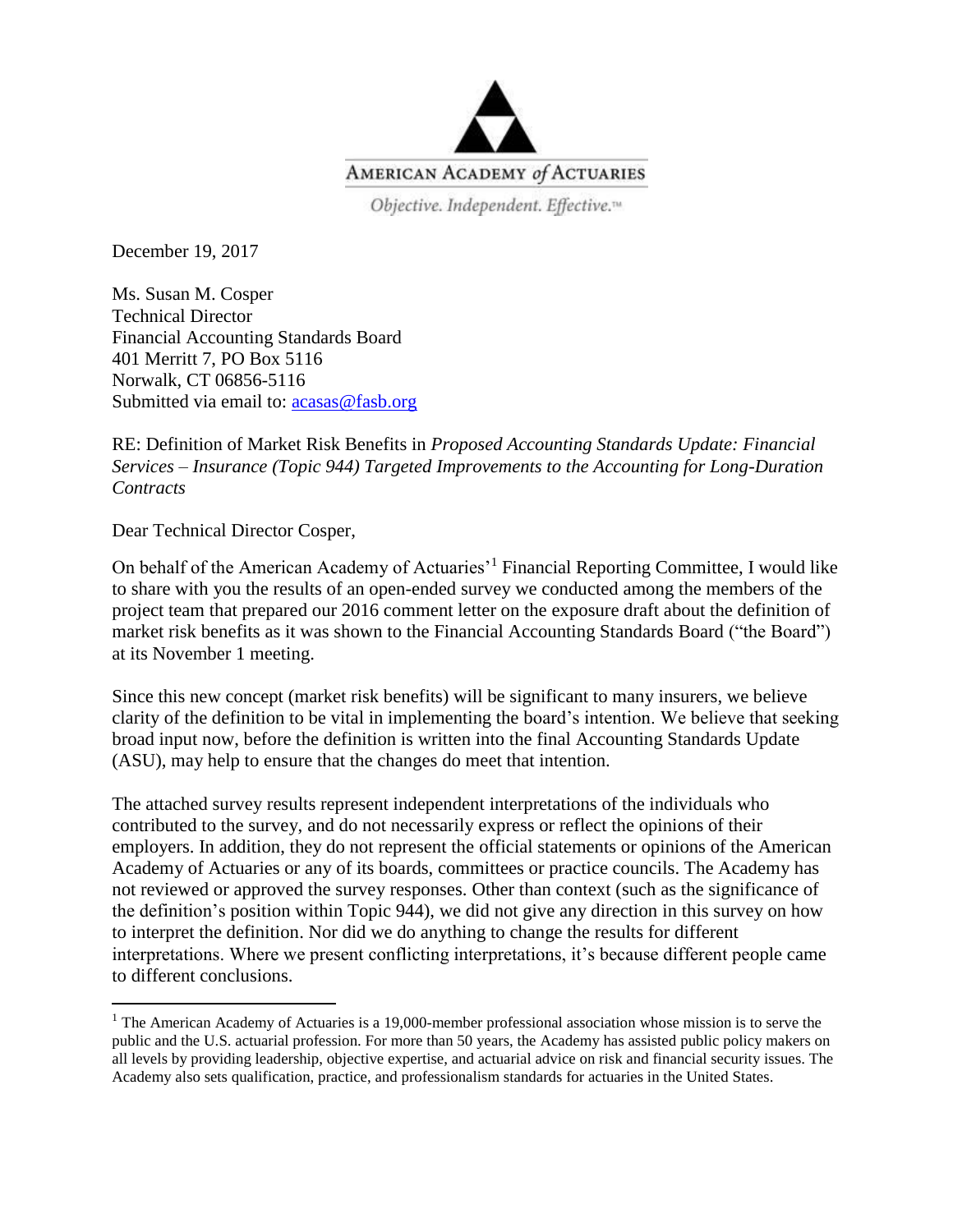We would be glad to discuss this issue further with the FASB, perhaps exploring ways to strengthen the definition or to effectively communicate its intent through implementation guidance or other means.

\*\*\*\*\*

Thank you for the opportunity to provide feedback to the FASB on the definition of market risk benefits. If you have any questions or would like to discuss these issues in more detail, please contact Nikhail Nigam, the Academy's policy analyst for risk management and financial reporting, at 202-785-7851 or [nigam@actuary.org.](mailto:nigam@actuary.org)

Sincerely,

Steven Malerich, MAAA, FSA Vice-Chairperson, Financial Reporting Committee Risk Management and Financial Reporting Council American Academy of Actuaries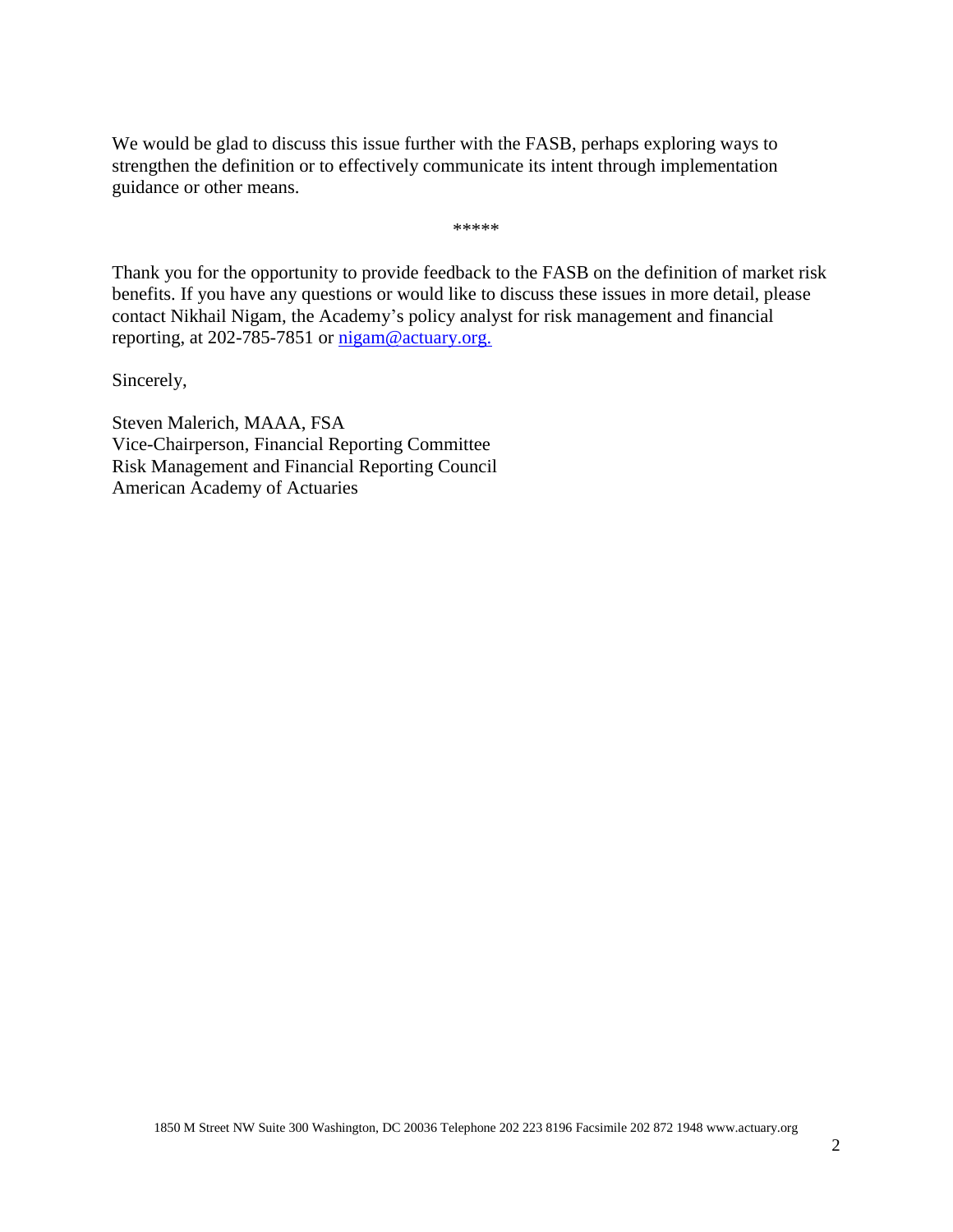#### Market Risk Benefits Survey Results

### *Question 1:*

**Describe here any contracts and contract features considered but excluded because they are not subject to Topic 944 (Insurance).**

#### *Response 1:*

Financial instruments in general

### *Response 2:*

Term certain immediate annuities

#### *Response 3:*

GMXB wrappers on standalone mutual funds without insurance features (say a pure GMWB) would seem to be a standalone derivative and thus would never be within scope of 944. Similarly, stable value wrappers on separate account guaranteed investment contracts (GIC) seem to be standalone derivatives. In any case, these would still be fair valued, albeit with nonperformance risk changes in net income.

#### *Question 2:*

**Describe here any contracts and contract features considered but excluded because they are subject to insurance standards other than those applicable to deposit contracts.**

#### *Response 1:*

Whole life insurance and associated paid-up additions

#### *Response 2:*

Term and traditional life insurance contracts

#### *Response 3:*

Possibly a stable value feature in a synthetic GIC. The GIC is presumably an investment contract and probably uses FAS 91-like accounting, but as an investment contract covered by 944 not sure if the FAS 91 accounting approach would cause those features to be scoped out. Reinsurance of MRBs seems to not be an MRB because there is generally no account balance in the reinsurance. Hence it would be necessary to include language to avoid accounting mismatches that if an MRB is reinsured, the reinsured benefits are considered MRBs, regardless of the form of the reinsurance (I think there was language like this in the 2016 ED). DIG B36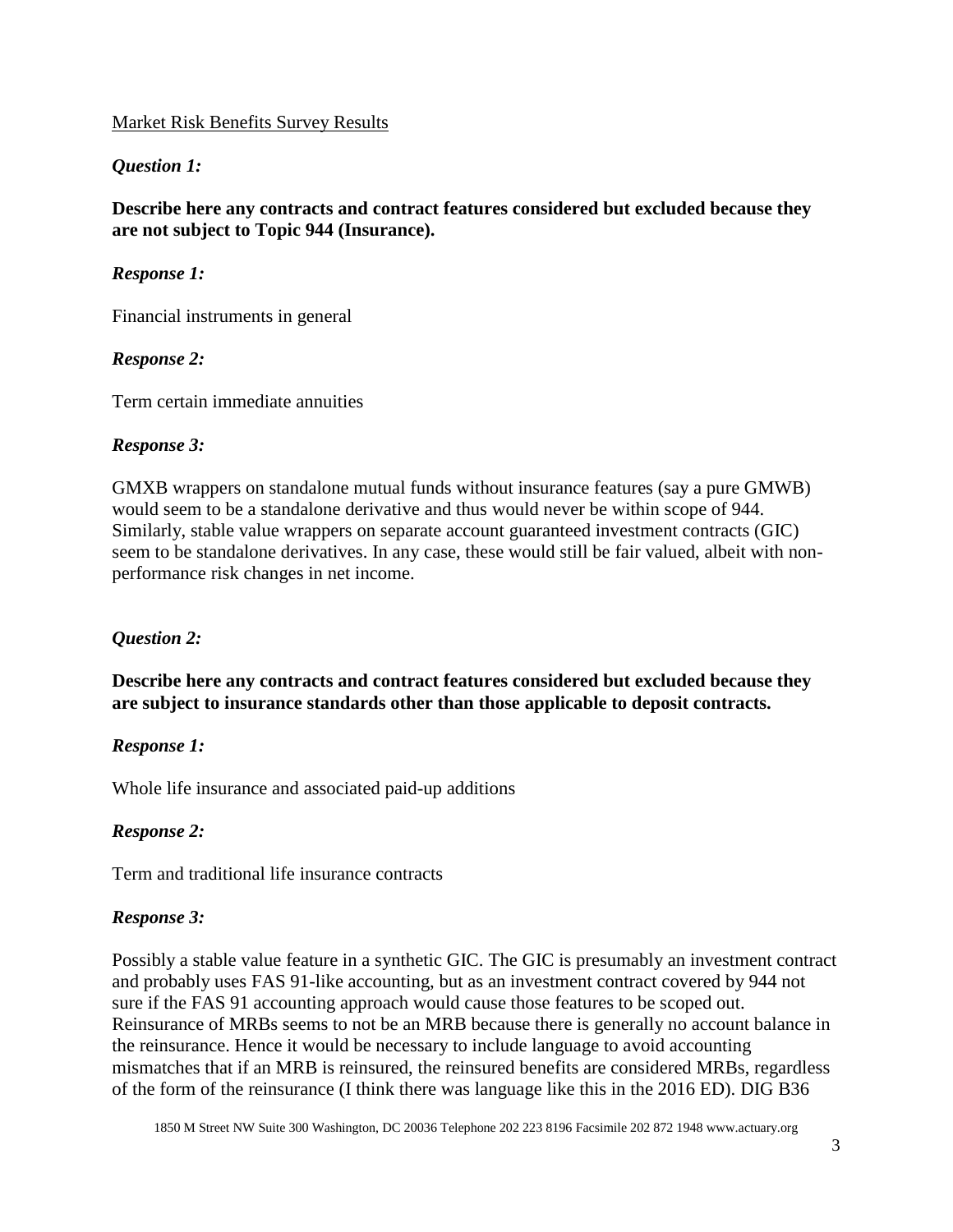features on modified coinsurance or funds withheld reinsurance do not seem to be considered MRBs because it is not based on an account balance. But it would still be an embedded derivative reported at fair value, albeit with non-performance risk changes in net income.

### *Question 3:*

### **Describe here any features that you believe would be MRBs under the proposed standard. (Briefly explain your rationale.)**

#### *Response 1:*

Variable annuities with guaranteed minimum accumulation, death, income or withdrawal benefits (GMxBs)—guarantees subject insurer to market risk as level of benefit is fixed or a fixed schedule of increase and account balance and associated fees are subject to market movement. Contract feature protects policyholder from adverse capital market performance (there is some debate whether the criteria that the "account balance" is the item that is protected with GMxBs).

Variable universal life policies with guaranteed minimum death or living benefits—same rationale and concerns as in variable annuities with GMxBs.

Fixed Indexed Annuities Index Feature—exposes insurer to capital market risk as needs to pay participation in equity performance, and the feature causes variability in account balance based on market performance.

Fixed Indexed Annuities with GMxBs—same rationale as with VA and VUL.

Universal Life with secondary no lapse guarantees—exposes insurer to market risk through minimum assumed interest rate embedded in pricing and protects account balance or similar amount from adverse capital market performance. Similar amount might be effect of account balance going to zero.

#### *Response 2:*

GMxB, perhaps excluding GMDB (depending on the likelihood of death causing an other-than nominal cost).

#### *Response 3:*

Guaranteed minimum withdrawal benefit on variable annuity—exposes the entity to significant capital market risk arising from a contract feature that protects the amount available for periodic withdrawal from adverse capital market performance.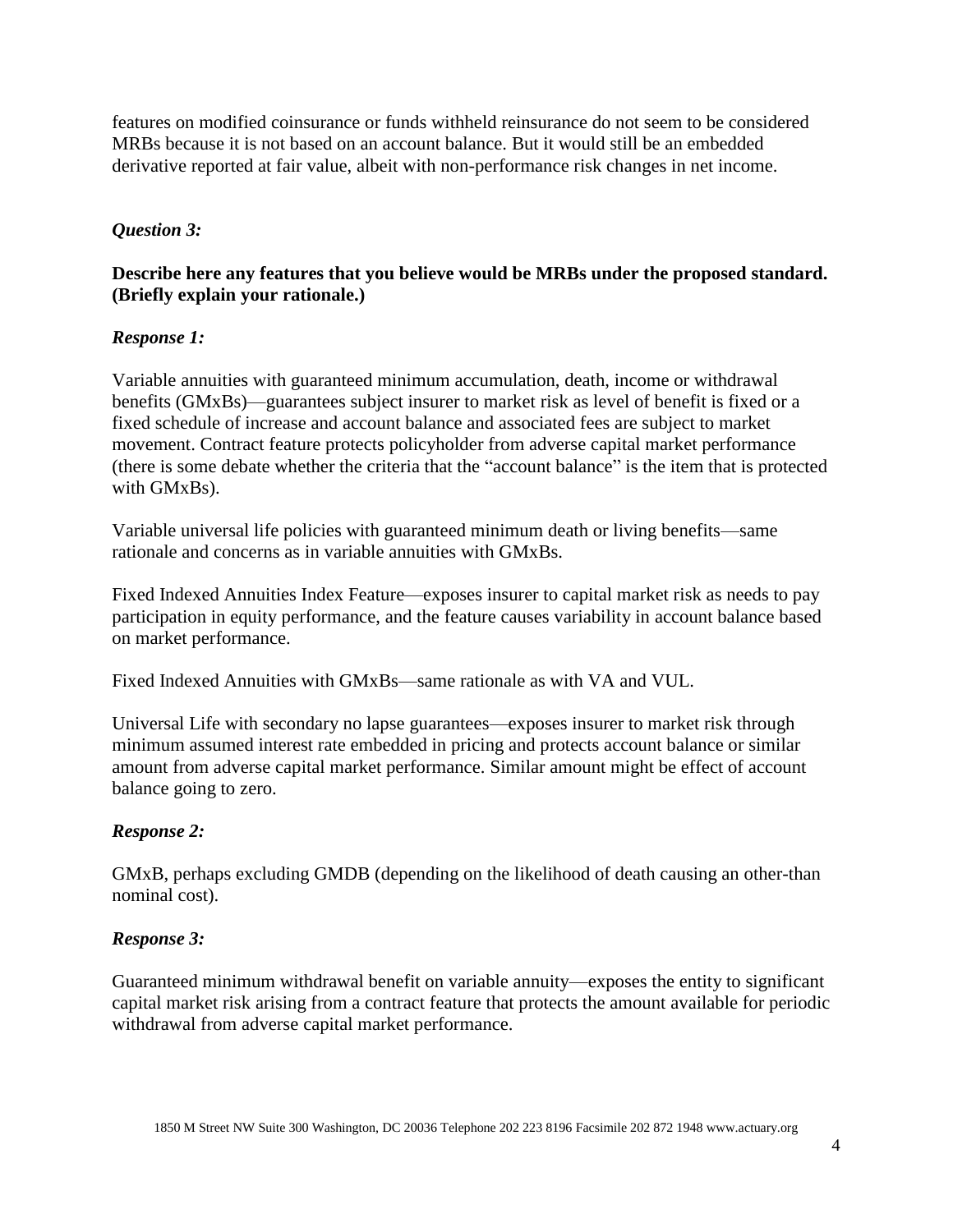Guaranteed minimum death benefit on variable annuity—exposes the entity to significant capital market risk arising from a contract feature that protects the amount available upon death from adverse capital market performance.

Guaranteed minimum income benefit on variable annuity—exposes the entity to significant capital market risk arising from a contract feature that protects the amount available for annuitization from adverse capital market performance.

Guaranteed minimum accumulation benefit on variable annuity—exposes the entity to significant capital market risk arising from a contract feature that protects the account value from adverse capital market performance.

Guaranteed minimum withdrawal benefit on any type of equity indexed annuity—exposes the entity to significant capital market risk arising from a contract feature that protects the amount available for periodic withdrawal from adverse capital market performance.

Equity indexed contract that credits negative equity index returns and provides a guaranteed minimum nonforfeiture value—exposes the entity to significant capital market risk arising from a contract feature that protects the account value from adverse capital performance.

Guaranteed minimum death benefit on variable universal life contracts—exposes the entity to significant capital market risk arising from a contract feature that protects the amount available upon death from adverse capital market performance.

#### *Response 4:*

The tax benefit rider on VAs could potentially qualify for MRB. Previously the definition only covered downside risks, but now are expanded to include market volatility (upside and downside). The tax benefit rider (sometimes called enhanced earnings benefit) pays additional amount to cover the taxes the policyholder are subject to pay from earnings in the variable annuities. If a contract owner dies and the account value is the death benefit, the beneficiary will have tax liability. If the policy experienced positive returns (upside) and AV is greater than deposit, such a rider will be utilized to pay taxes, which exposes the VA insurer to risks.

#### *Response 5:*

#### All VDA GMDB GMIB GMAB GMWB

VUL w/ secondary guarantee

Total Return Annuity with segregated portfolio and unit values that change daily

FIA (w&w/o GMWB)

Indexed UL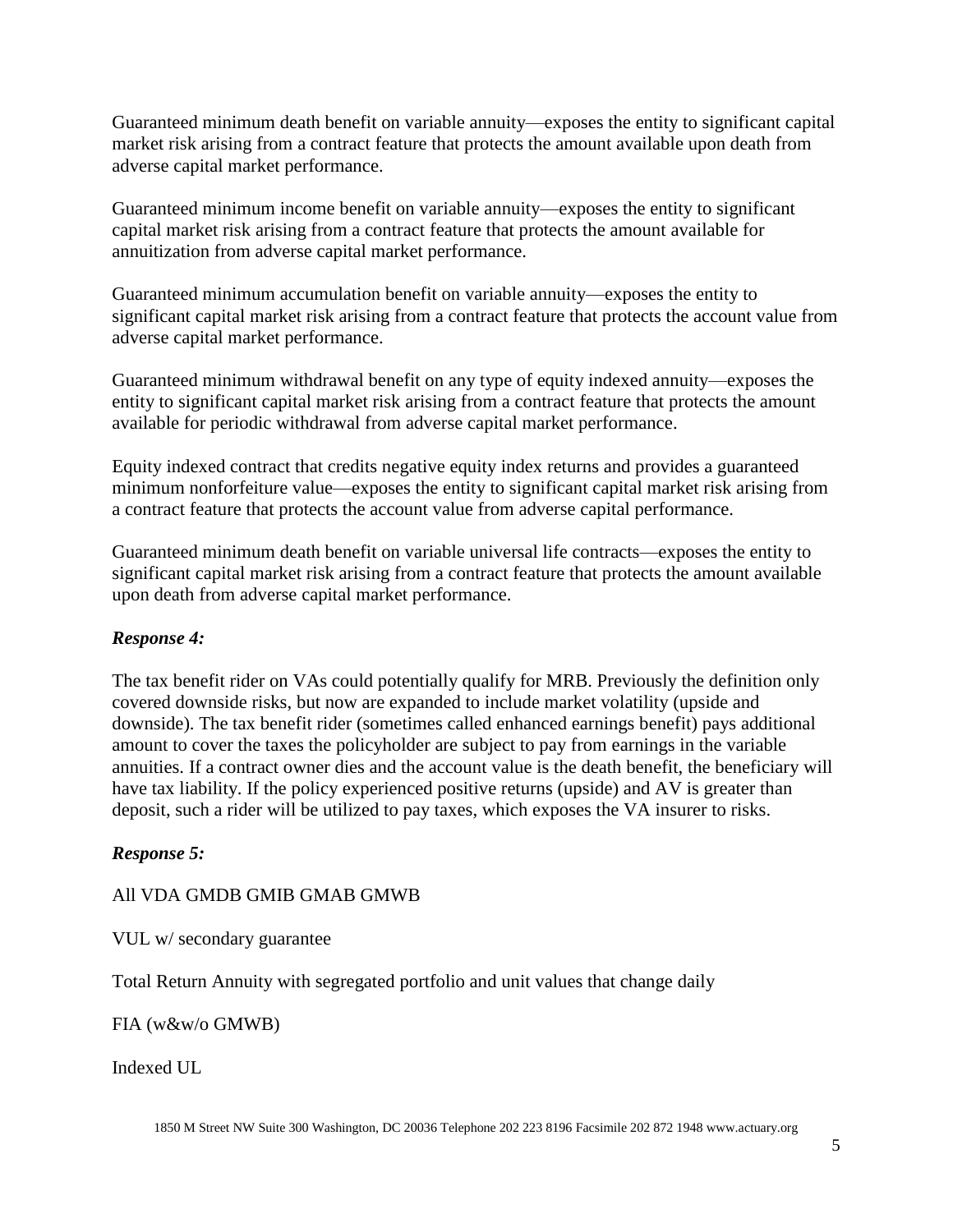#### Fixed DA with Market Value Adjustment

### *Response 6:*

GMXBs on variable annuities and index features of EIA and EIUL seem to be included. GMXB wrappers (such as LWB) on standalone mutual funds could be or contain MRBs assuming they get accounted for under FAS 97.

Some Japanese contracts have premium and death benefits in JPY but the account balance is stated in USD. Although the stated account balance does not fluctuate with FX changes (since it is always stated in USD), it gets paid out on surrender at the current JPY rate so effectively there is FX risk inherent in the account balance. (On the other hand it could also be argued that this is a surrender value feature and thus not the "account balance" itself and so out of scope for MRB unless the surrender value is deemed to be a "similar amount.")

Other features that MAY fall here may include:

- Variable life no-lapse guarantees (shield the policyholder from the effect of account balance going to zero, in substance similar to guaranteeing that the account balance will not be less than the COI charge amount on the COI incurral date),
- The existence of a separate account (depends on whether that is deemed to subject the insurer to other than nominal capital market risk; it meets the criteria for presumption even though the separate account is legally shielded),
- A market value adjustment (technically that works of the cash value rather than the account balance, but a cash value could be considered a "similar amount"" and in some cases the cash value before the MVA may equal the account balance). Though the MVA is theoretically designed to shield the insurer from risk of interest rate movements on early termination assuming the insurer holds appropriate assets, on its own terms the MVA causes variability in cash flows due to interest rate movements.

## *Response 7:*

Variable annuities with GMIB/GMAB/GMWB benefits. Fixed Index Annuities and Fixed Index UL. Is this intended? Meaning that traditionally, FIA's & FIUL's would have valued the ED elements to capture the Market Risk Benefits. Will they now be valued differently and if so, how? Does the whole contract now get valued as a whole as a MRB or just the MRB piece of it as added onto the Account Value?

Under element a, would UL with Secondary Guarantees be considered a contract feature that protects the account balance from adverse capital market performance (due to a lower interest rate environment than assumed at issue). In other words the account can never go below zero.

What about Payout options under the above products that have an equity linked component. I.e. the choice is to elect each year, ahead of time to get a fixed interest, say 2 percent or to take a percent of the S&P so the rate may be 0 percent to say 10 percent? The original contract is under the deposit method accounting and the payout stream is traditionally included in that block as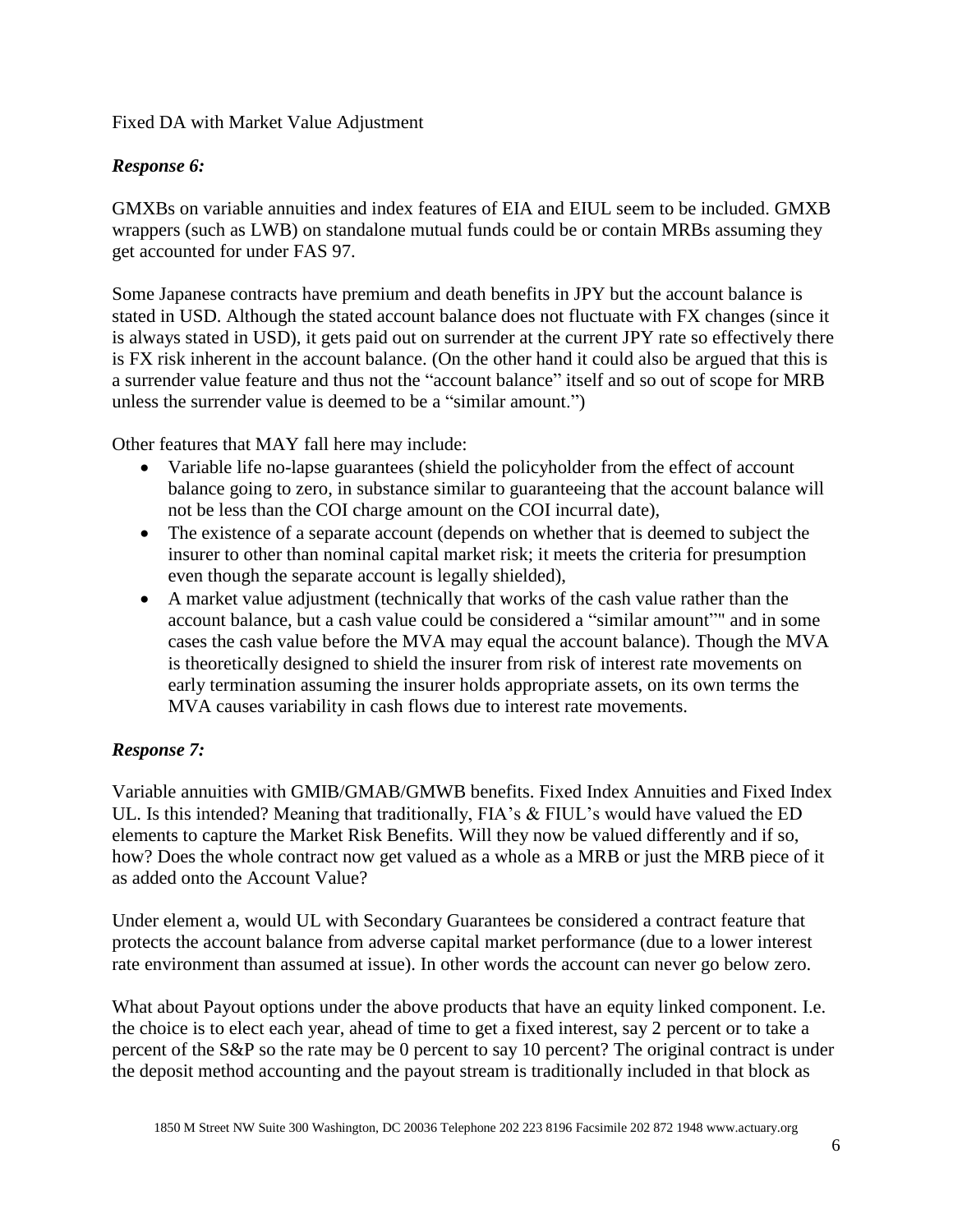opposed to being considered a separate FAS 91 product. So these are benefits with no AV, but are subject to the same market risks as the underlying accumulation credits.

## *Question 4:*

## **Describe here any features considered and subject to evaluation under the MRB definition but which you believe are not MRBs. (Briefly explain your rationale.)**

# *Response 1:*

Variable Annuity base contract pass through feature—no market risk retained by insurer. Assumes presumption of market risk can be overcome.

Variable Life base contract—same rationale as VA base.

# *Response 2:*

Guaranteed minimum interest crediting rates on fixed annuities—exposes the entity to significant capital market risk but not arising from a feature that protects the account balance or causes variability in the account balance. The term "protects the account balance" is interpreted to mean protects from loss of account value.

Equity indexed contract that does not credit negative equity index returns and provides a guaranteed minimum nonforfeiture value—exposes the entity to significant capital market risk but not arising from a feature that protects the account balance or causes variability in the account balance. The term "protects the account balance" is interpreted to mean protects from loss of account value.

Universal life contracts—exposes the entity to significant capital market risk but not arising from a feature that protects the account balance or causes variability in the account balance. The term "protects the account balance" is interpreted to mean protects from loss of account value.

Variable annuity base contract—does not expose the entity to significant capital market risk.

Variable universal life base contract—does not expose the entity to significant capital market risk.

# *Response 3:*

Deferred annuity annuitization options (separate contract)

Basic UL (I would distinguish between CM emergence and CM volatility. Crediting rates might be 4 or they might be 2, but it's because of emergence of interest rate, not because of volatility in bond prices.)